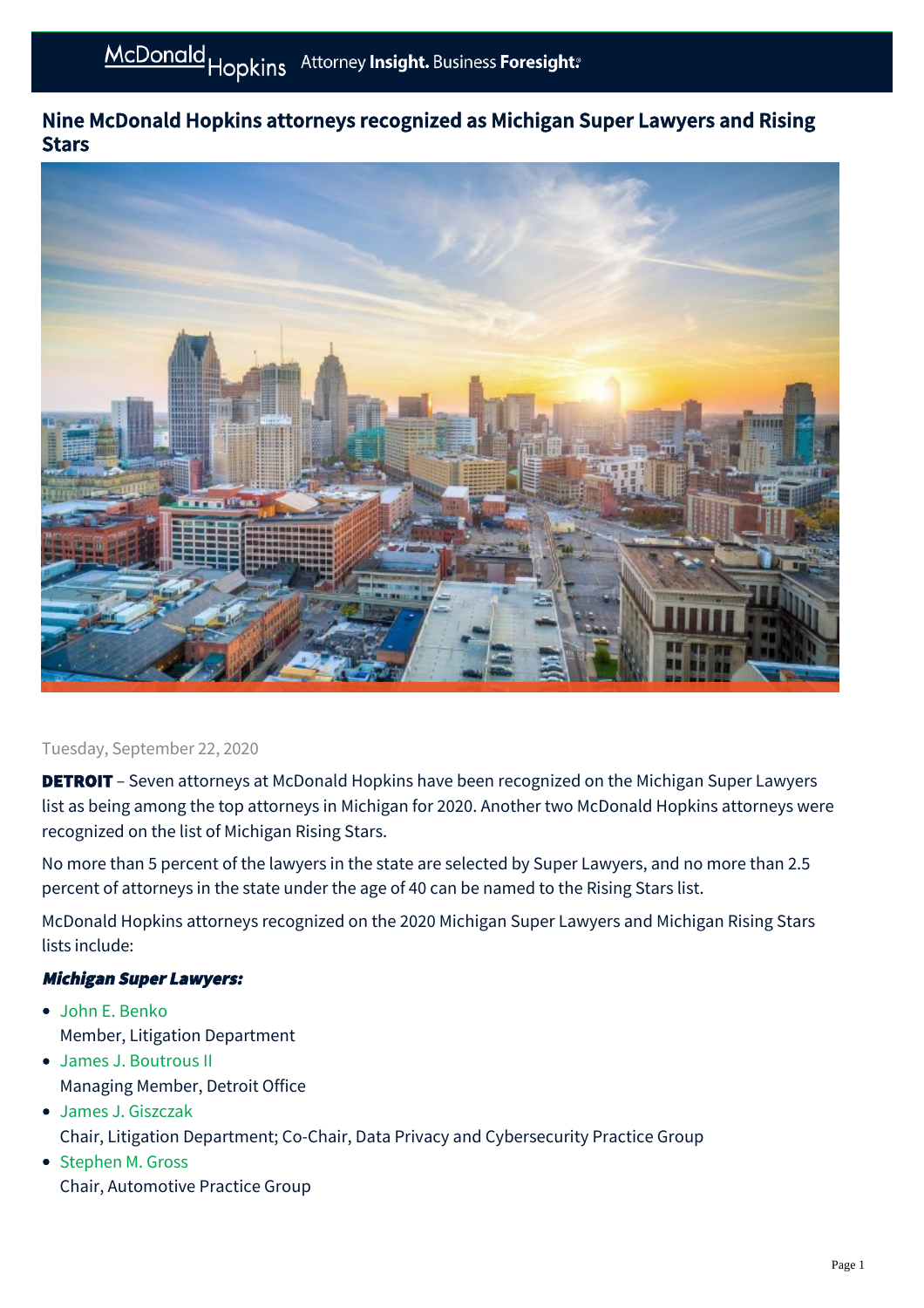### **Nine McDonald Hopkins attorneys recognized as Michigan Super Lawyers and Rising Stars**

- [Patrick A. Karbowski](https://mcdonaldhopkins.com/Team/Attorney/p/Patrick-Karbowski) Member, Real Estate Practice Group
- [Michael G. Latiff](https://mcdonaldhopkins.com/Team/Attorney/m/Michael-Latiff) Co-Chair, Business Litigation Practice Group
- [Miriam L. Rosen](https://mcdonaldhopkins.com/Team/Attorney/m/Miriam-Rosen) Chair, Labor and Employment Practice Group

### Michigan Rising Stars:

- [Joshua Gadharf](https://mcdonaldhopkins.com/Team/Attorney/j/Joshua-Gadharf) Member, Business and Business Restructuring Services Departments
- [Dominic A. Paluzzi](https://mcdonaldhopkins.com/Team/Attorney/d/Dominic-Paluzzi) Co-Chair, Data Privacy and Cybersecurity Practice Group



**[John E. Benko](https://mcdonaldhopkins.com/Team/Attorney/j/John-Benko)**



**[James J. Boutrous II](https://mcdonaldhopkins.com/Team/Attorney/j/James-Boutrous-II)**



**[James J. Giszczak](https://mcdonaldhopkins.com/Team/Attorney/j/James-Giszczak)**



**[Stephen M. Gross](https://mcdonaldhopkins.com/Team/Attorney/s/Stephen-Gross)**



**[Patrick A. Karbowski](https://mcdonaldhopkins.com/Team/Attorney/p/Patrick-Karbowski)**



**[Michael G. Latiff](https://mcdonaldhopkins.com/Team/Attorney/m/Michael-Latiff)**



**[Miriam L. Rosen](https://mcdonaldhopkins.com/Team/Attorney/m/Miriam-Rosen)**